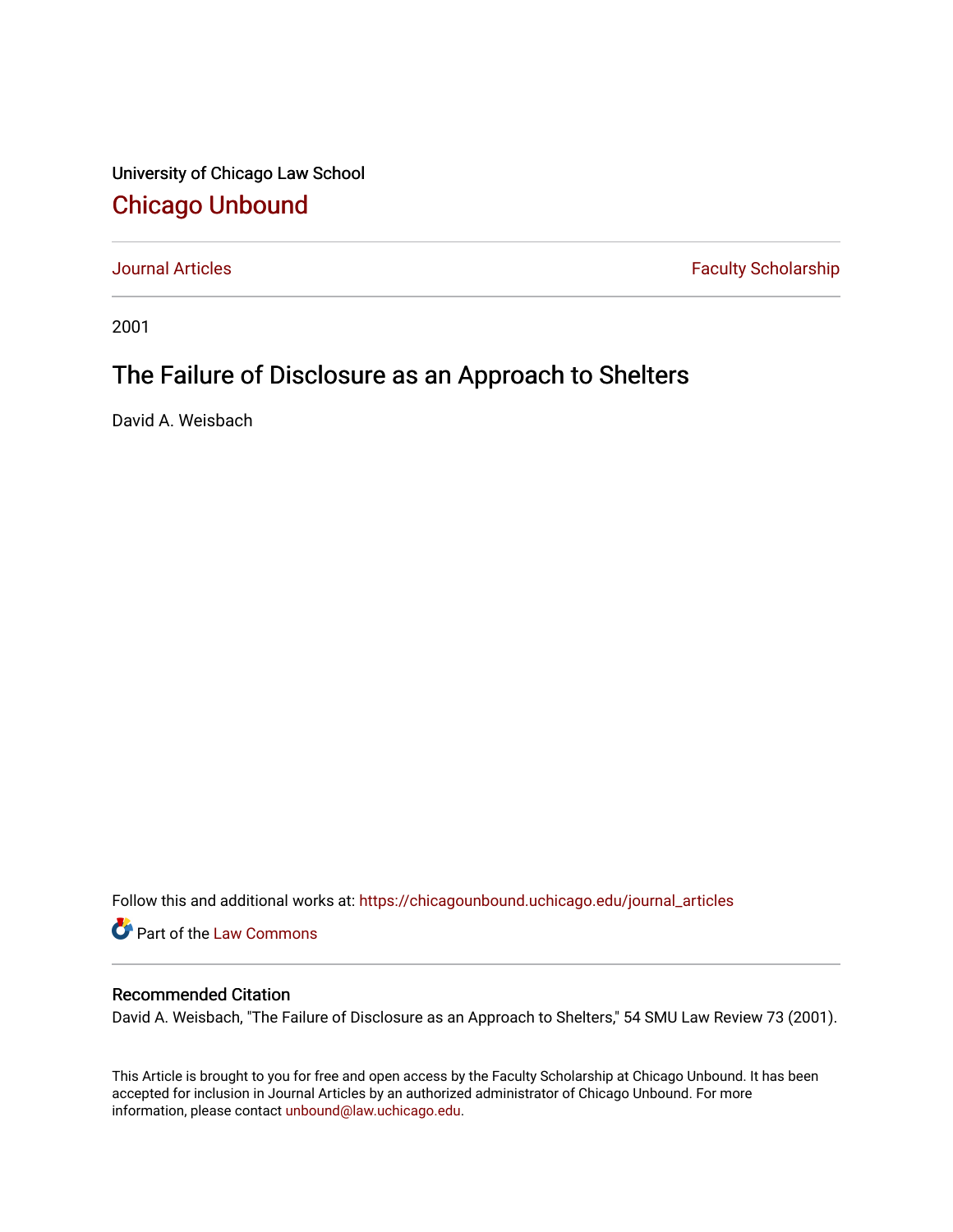# **THE FAILURE OF DISCLOSURE AS AN** APPROACH TO SHELTERS

#### *David A. Weisbach\**

ETER Canellos, in his article in this Volume,' discusses the response to tax shelters by the highest levels of the tax practitioner community. His article itself is representative of the unusual tradition in the tax bar of public spirited analysis that he discusses. One of the great advantages of practicing and teaching tax law is the high level of interaction between academics, practice, and policymaking. It is a pleasure to be able to comment on his article.

Canellos argues that the combination of properly structured disclosure of and penalties on tax shelters is sufficient to stop or at least slow down the current tax shelter boom. The argument is that the economics of the shelter industry rely on the audit lottery rather than on substantive tax law. Taxpayers compare the probability of being caught and the cost of being caught with the potential tax savings. Under current law, there is no incentive not to buy a lottery ticket in the form of a bogus shelter because the chance of being caught is low and, if one is caught, there is little or no downside in the form of penalties. If we believe courts generally can differentiate between permissible, aggressive tax planning and impermissible tax shelters, we can change these odds without changing substantive law. Disclosure increases the chance of being caught and penalties create a-cost to being caught. Properly structured disclosure and penalties should be sufficient and a new substantive disallowance rule is not needed. Moreover, to the extent a substantive disallowance rule, such as a strengthened profit requirement, substance over form requirement, or motive requirement, changes current law, it can only do harm. The relationship between substance and form under current law is nuanced and important. Many ordinary business transactions rely on the subtleties of this distinction. A substantive disallowance rule, by changing the relationship between form and substance, has the potential to play havoc with current law. A substantive disallowance rule, therefore, is not necessary and potentially harmful. Disclosure and penalties are the cure.

I respectfully disagree with this conclusion. Although I believe that disclosure and penalties will do no harm, I also believe that disclosure

**<sup>\*</sup>** Professor, University of Chicago Law School. I thank Hal Gann and Cal Johnson for their thoughts on the topics discussed here.

<sup>1.</sup> Peter Canellos, *A Tax Practitioner's Perspective on Substance, Form and Business Purpose in Structuring Business Transactions and Tax Shelters,* 54 SMU L. REV. 47 (2001).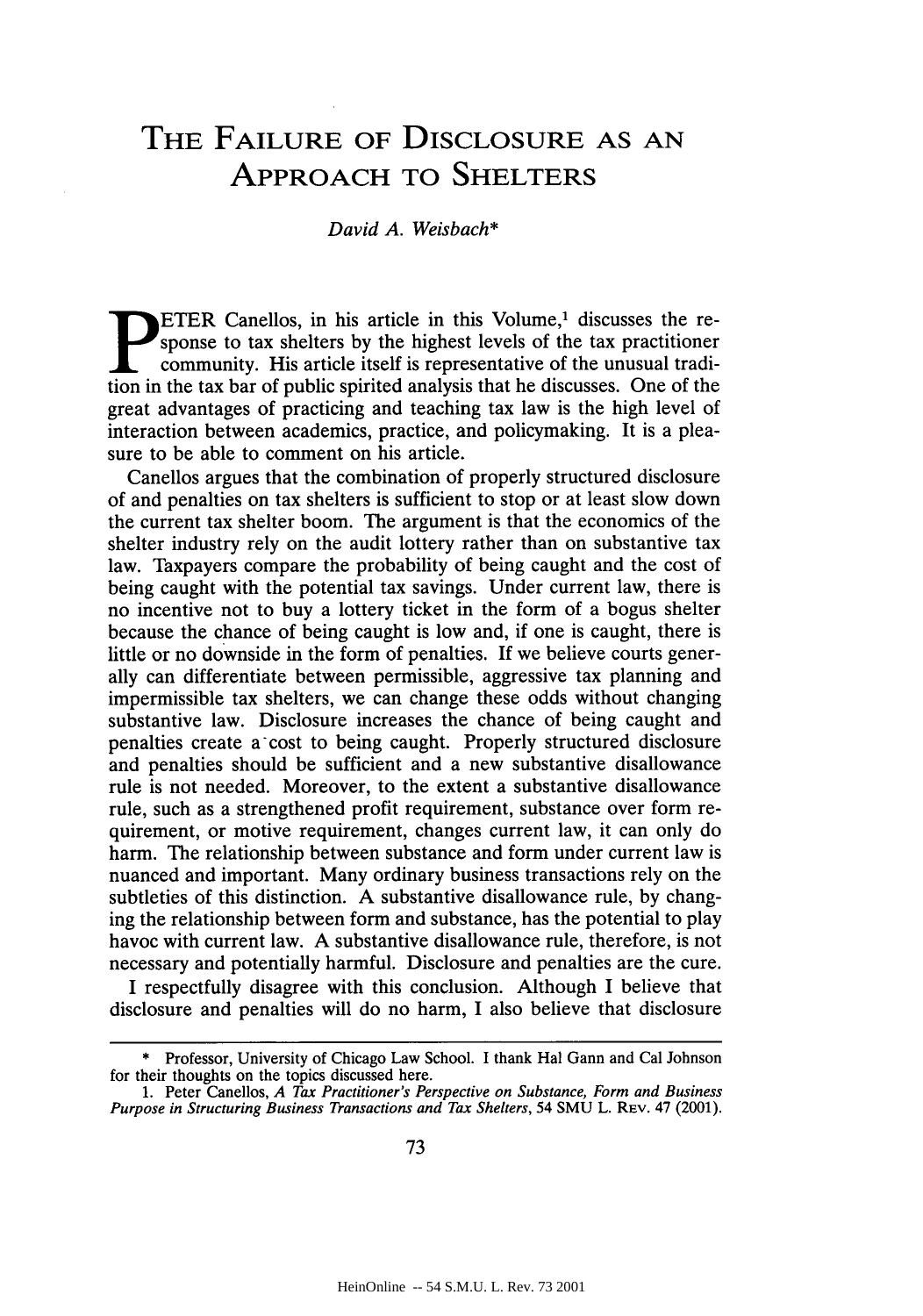and penalties will do little or nothing to stem the current tide of shelters. A strong substantive disallowance rule (which I will also call an anti-shelter doctrine) is necessary and appropriate. Our disagreement may stem from the empirics--we have different views of the quality of current shelters, the strength of current law, and of the abilities of courts. But this disagreement may also mask a more fundamental issue, the appropriate strength of a substantive disallowance rule. Even if Canellos' description of modern shelters, current law, and courts is correct, even if courts would consistently disallow many of the things Canellos would label shelters if they were discovered, current law may be too weak. Perhaps courts should disallow a much broader class of tax planning. I suspect we disagree on this second, more fundamental, issue as well.

Section I discusses the empirics. I do not think courts would disallow many current shelters were they caught nor do I think that disclosure is necessary to catch, or is even about catching and auditing, more shelters. Section II focuses on the more fundamental issue of the appropriate strength of a substantive disallowance rule.

#### I. DISCLOSURE IS NOT ENOUGH

Canellos' argument for disclosure is based on the observation that tax professionals and courts can readily distinguish tax shelters from real transactions. The difference, Canellos argues, is multifaceted and not narrowly based on a single test, such as the test proposed by the Treasury Department. Canellos points to four factors that distinguish shelters from other transactions. First, shelters exist principally to reduce taxes. Second, tax shelters are generated and marketed by specialized tax shelter promoters. Third, tax shelters often have accommodation parties. Finally, shelters are often scripted or preplanned (i.e., they have no real economics). Based on these factors, and potentially others, courts and practitioners can readily determine if a transaction is a shelter. If this is true, there is little need to change the substantive law-shelters do not work under substantive law and real transactions are safe.

Why then have we seen the explosion in tax shelters? Because taxpayers are now playing the audit lottery. Find a tax position that is facially plausible but that would never survive real scrutiny. Find a lawyer willing to sell penalty protection in the form of an opinion. And then hope the transaction is never caught. Disclosure and changes to the penalty rules solve this problem by changing the returns to playing the audit lottery.

I fully support changing the returns to the audit lottery and I commend Canellos and the bar associations for their support in this endeavor. Enhanced penalties and higher opinion standards on lawyers, in particular, may help. But the argument that this approach will stem the shelter boom relies on the courts to recognize and strike down shelters. I have less faith in courts and current law than do Canellos and the bar associations he discusses and, therefore, I do not believe disclosure and related strategies such as changes to the penalty regime are sufficient.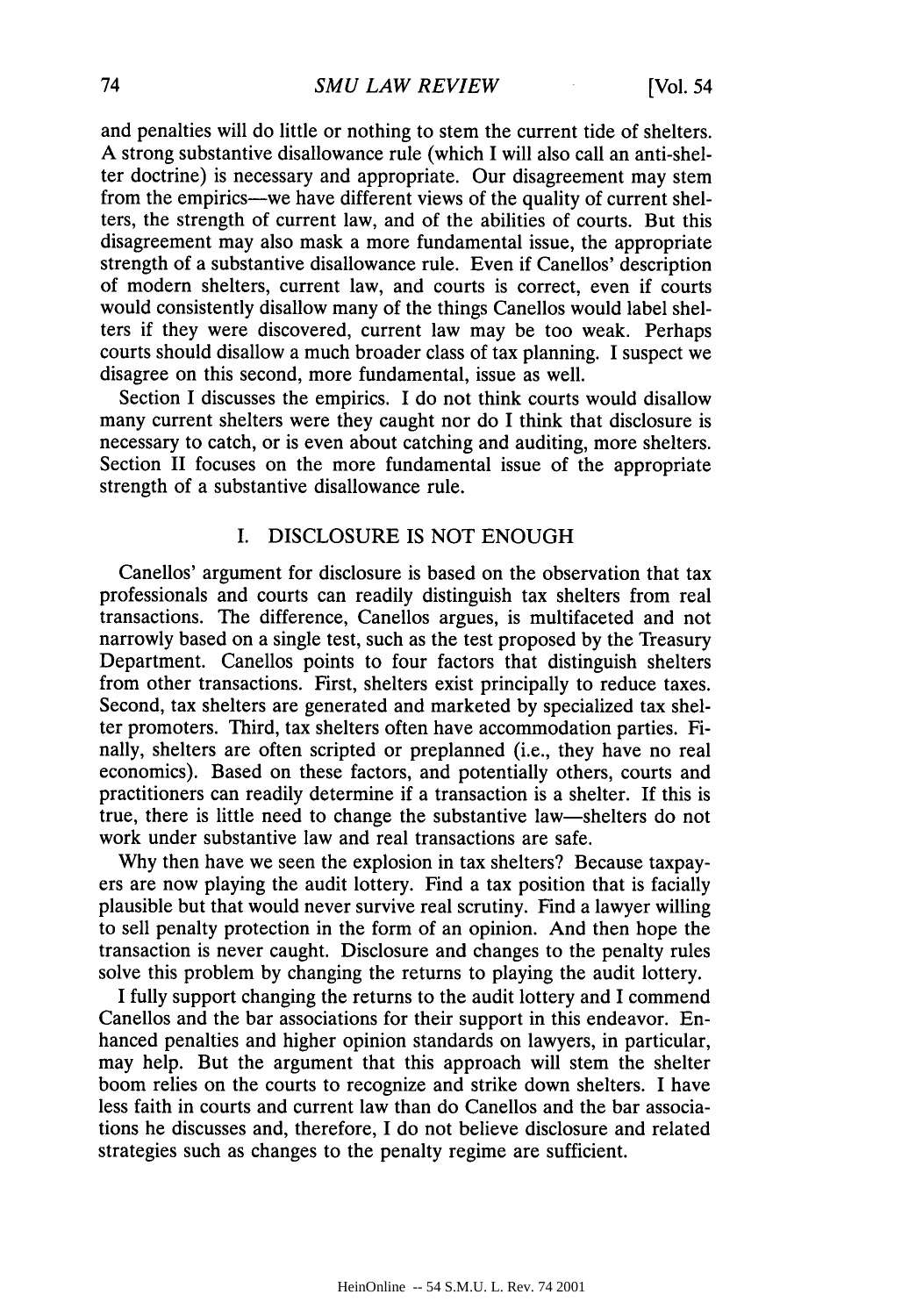Courts regularly allow taxpayers to claim benefits from transactions that would fall under Canellos' shelter rubric. These are transactions that have little business purpose, no real economics, are marketed as shelters, and have extraneous parties or steps. *Cottage Savings,2* a favorite of the tax bar, is a good example. *Cottage Savings* did not involve a real transaction. Absolutely nothing happened except for tax. The economics of the ACM transaction,<sup>3</sup> an admitted shelter, swamp those of *Cottage Savings*. In fact, it would be difficult to imagine arranging a transaction so that less actually happens. And there was no point to the deal other than to raid the Treasury. The business purpose was precisely zero, not even onetenth of percent. These transactions were also marketed widely. All the shelter factors except the use of an accommodation parties (which were not necessary) are present. Yet the taxpayer won in *Cottage Savings.4*

There are dozens of leveraged lease cases where the courts accepted completely fictional arrangements as real. The leading case is *Frank Lyon.<sup>5</sup>*The facts of this sale-leaseback case are complex, but the bottom line was that in virtually no event would the purported owner of the property recover anything more than its original investment plus six percent interest, and in virtually no event would the purported owner lose money. The purported owner of the property had no involvement in the transaction other than as a lender, but through fictions believed by the court, was able to cast itself as an owner. Maybe sale-leasebacks should be allowed, but the court did not make that policy judgment. Instead, the court was completely fooled by the arrangement. It took a statutory change to limit the shelters allowed by *Frank Lyon* and similar cases and abusive leasing transactions are still common where they fall outside the statutory rules. <sup>6</sup>

The courts also have a mixed record dealing with straddle losses, again requiring congressional action to fix. For example, in *Smith,7* the court found all of the factors required to claim a loss could be present in typical straddle transactions. It found that property was acquired by the taxpayer, a closed and completed transaction occurred in the taxable year, the taxpayer had basis in the property, and the amount realized was ascertainable. Therefore, the elements necessary to claim a capital loss were present in closing one leg of a commodity straddle position. The court further held that the transactions were neither shams nor devoid of

<sup>2.</sup> Cottage Sav. Ass'n v. Comm'r, 499 U.S. 554 (1991).

<sup>3.</sup> ACM P'ship v. Comm'r, 157 F.3d 231 (3d Cir. 1998).

<sup>4.</sup> The tax bar frequently defends the result in *Cottage Savings* with the argument that the losses in that case were real economic losses. This defense falls short. The tax law must police the use of realization to claim losses because taxpayers can choose to defer realization of gains. A regime where taxpayer could simply check a box to claim losses or gains without real economic changes would be a disaster. That is, because gains tend to be deferred under the realization rule, we must design the realization rule to ensure that losses cannot freely be accelerated. The tax law should require some real economic cost for a taxpayer to claim a loss. The result in *Cottage Savings* undermines this basic structure of the realization rule and, therefore, cannot be defended as an appropriate result.

<sup>5.</sup> Frank Lyon Co. v. U.S., 435 U.S. 561 (1978).

*<sup>6.</sup> See* I.R.C. § 469 (1994).

<sup>7. 78</sup> T.C. 350 (1982), *aff'd without op.,* 820 F.2d 1220 (4th Cir. 1987).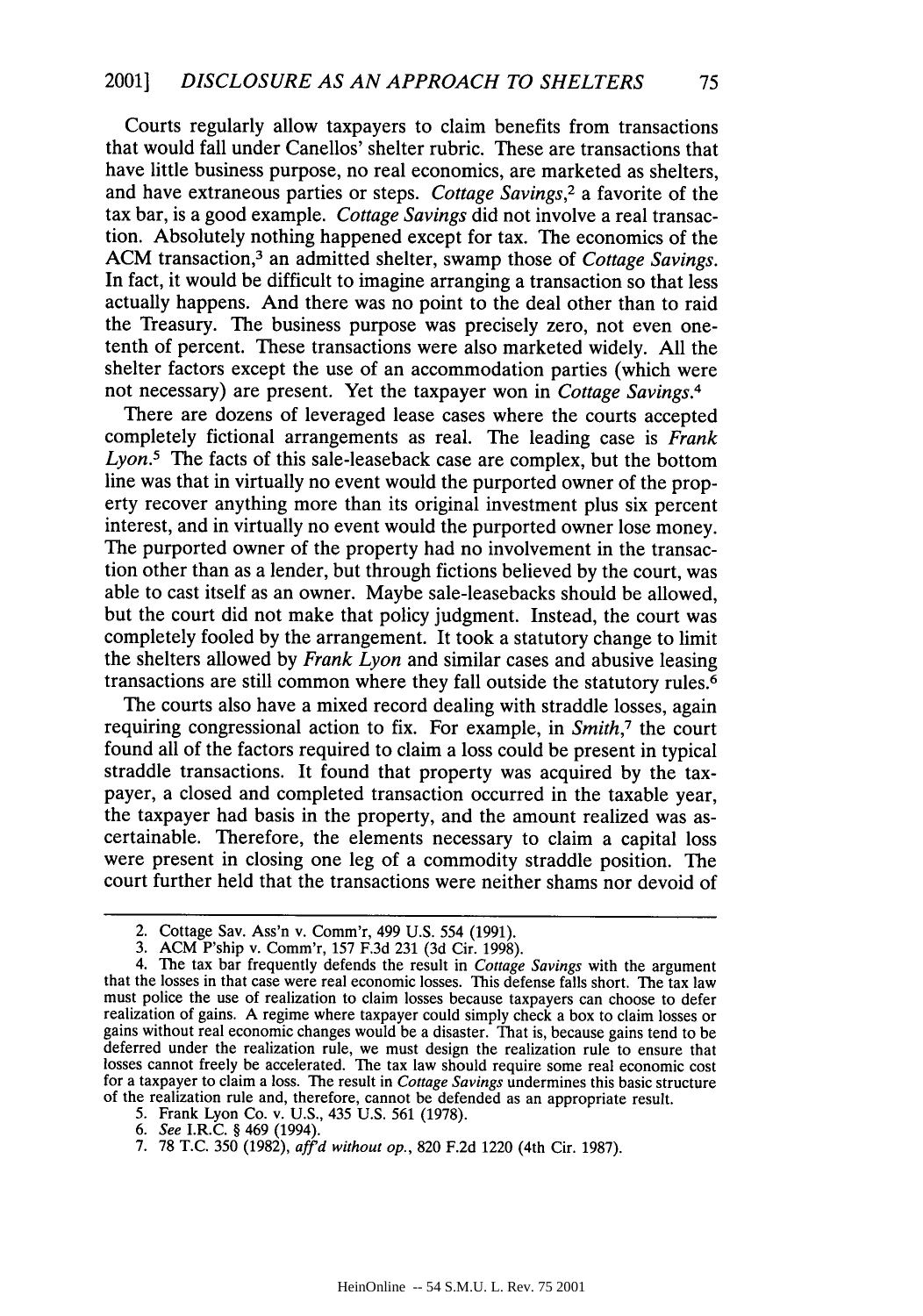economic substance based in part on the fact that futures contracts are binding on the parties. Although the court ultimately held against the taxpayer, the court did not understand the nature of these transactions. The vast majority of straddles prior to the enactment of section 1092 were pure tax creatures, as fake as the most blatant of modem corporate shelters. There was no business purpose, and no economics, and they were widely marketed by promoters. Under Canellos' concept of shelters, straddles should never have been allowed. Congress eventually had to enact legislation to stop these shelters.<sup>8</sup>

In *NIPSCO,9* the taxpayer set up a shell subsidiary in the Netherlands Antilles and borrowed money in the European markets through the subsidiary. By running the money through the Netherlands Antilles, the taxpayer avoided withholding taxes. While the transaction involved a real borrowing, the entire structure of the transaction was purely tax driven. A few pieces of paper filed with the government of a Caribbean island, paper that had no effect on the underlying transaction, allowed the taxpayer to avoid taxes. These transactions were marketed by shelter promoters, involved extraneous parties and steps, were completely wired in the sense that they did not change the economics of a transaction that would otherwise have occurred, and were entered into solely to reduce taxes. Every tax shelter factor was present. Like *Frank Lyon* and *Smith, NIPSCO* had to be reversed through legislation.<sup>10</sup>

In *Chamberlin*,<sup>11</sup> a closely held corporation issued a non-taxable stock dividend of preferred stock. Two days later as a result of lengthy prior negotiations, virtually all of the shareholders sold the preferred stock to two insurance companies for cash, claiming capital gains. It was contemplated that the preferred stock would be redeemed within seven years. Effectively, the corporation sent cash to its shareholders by passing it through an insurance company and by adding this extra step, converted ordinary income into capital gain. This fits all of the shelter factors. There was no purpose to this arrangement other than conversion. The insurance companies acted as ready accommodation parties. I have no idea whether the transaction was marketed by shelter promoters, but clearly, it could have been and is similar to the transactions that are today marketed by promoters. And the deal was completely wired, so that there was little or no chance that the accommodation parties would, in the end, have a real interest in the corporation. But the court agreed with the taxpayer. And once again, Congress had to intervene because the result was so patently ridiculous. <sup>12</sup>

I could go on for pages describing the silly results in cases such as

*<sup>8.</sup>* See I.R.C. § 1092.

<sup>9.</sup> N. Ind. Pub. Serv. Co. v. Comm'r, 105 T.C. 341 (1995).

<sup>10.</sup> See I.R.C. § 7701(1).

<sup>11.</sup> Chamberlin v. Comm'r, 207 F.2d 462 (6th Cir. 1953).

<sup>12.</sup> See I.R.C. § 306.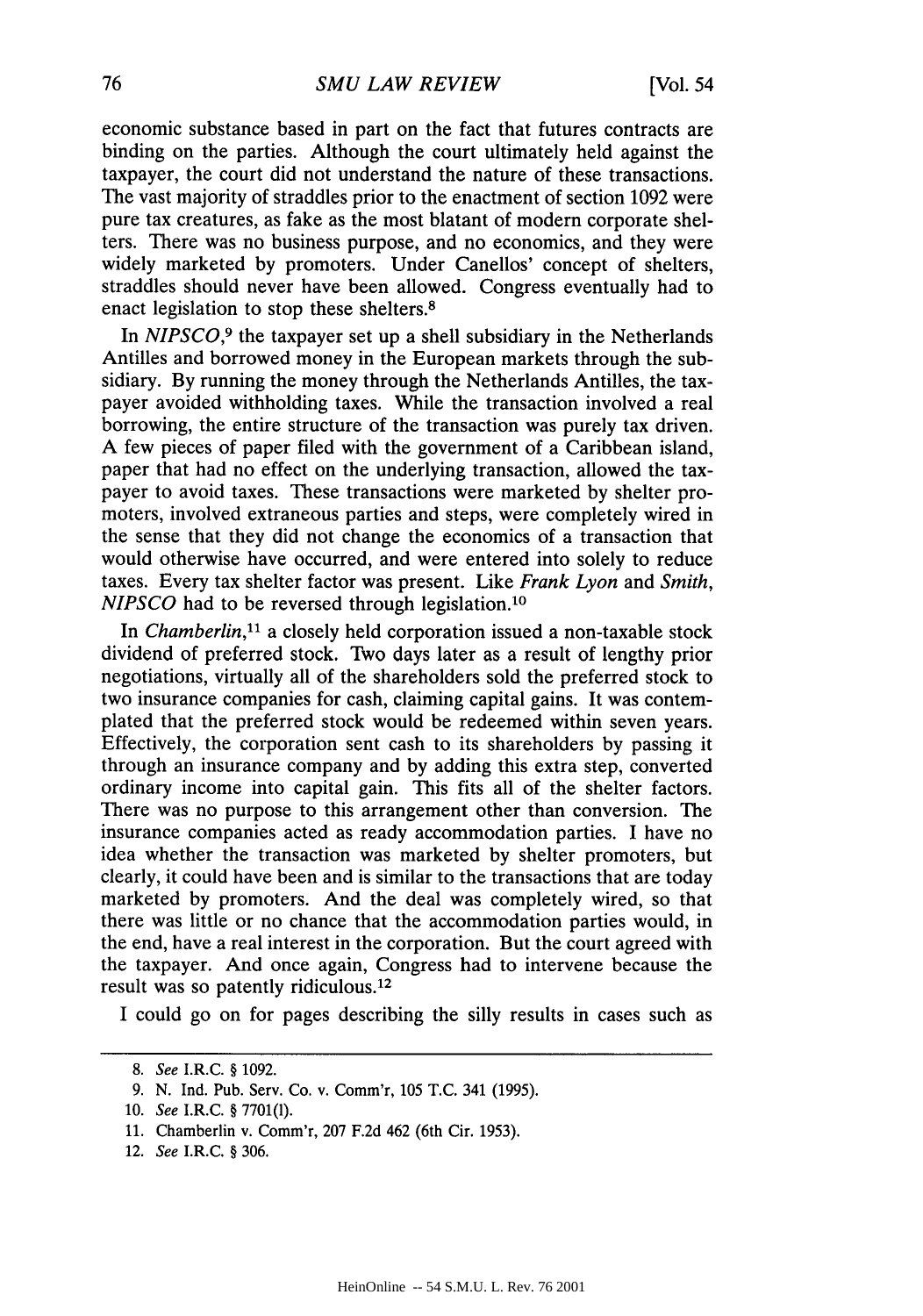*Woods Investment, Esmark, Beck Builders, Chisholm13* and others. There is a long line of jurisprudence in the tax law to the effect that taxpayers are allowed to structure transactions to minimize taxes and are allowed to rely on the law as it is written. For every case looking to substance over form or business purpose over tax motive, there is an equal and opposite case respecting a transaction that fits Canellos' description of shelters. There are good arguments that the decisions in many of these cases were correct and good arguments that they were incorrect. I do not think, however, that a debate about the merits of each individual case would be helpful. Maybe a few would get switched from the "decided wrong" category to the "decided right" category or vice versa. (Even debating this is difficult without a theory of tax avoidance, which Canellos does not provide and which I will not discuss until the next section.) But I think a perusal of the cases shows that courts are often quite literal in their interpretation of the tax law, and if someone finds a winding path through dozens of complex, interacting code provisions that leads to a tax goodie, all the better for the taxpayer. I do not believe we can rely on courts and current law to police shelters.

My experience with tax practitioners is similar to my reading of the case law. Many transactions never make it to court. Instead, they require immediate reversal by Congress or the Treasury Department because the results they produce are so ridiculous. Yet good practitioners from respected firms, not just tax promoters crawling out from under rocks, offer opinions on these deals. For example, leveraged *Morris Trust* transactions allowed cash sales of businesses without tax. These transactions were given strong opinions by serious practitioners, but were later disallowed (prospectively) with support from the major bar associations.<sup>14</sup> Reverse MIPS, which never were offered because the Treasury issued a ruling prior to their introduction, would have allowed equity to be treated as debt, at least if one is to believe the opinions of top level practitioners.<sup>15</sup> The current President of the ABA recently defended in print the *UPS* transaction, a transaction involving a sham off-shore subsidiary that surely falls into Canellos' description of tax shelters (and if it does not, the case is relatively easy that disclosure is not enough).<sup>16</sup> Joe Bankman, last year, described a loss importation shelter, in which, through a complex scheme with a trumped-up business purpose, artificial losses were generated off-shore and then essentially sold to corporations to use against their tax liability.17 Once again, good practitioners were giving

<sup>13.</sup> *See* Woods Inv. v. Comm'r, 85 T.C. 274 (1985); Esmark Inc. v. Comm'r, 886 F.2d 1318 (7th Cir. 1989); Henry C. Beck Builders Inc. v. Comm'r, 41 TC 616 (1964); Chisholm v. Comm'r, 79 F.2d 14 (2d Cir. 1935), *cert. denied,* Helvering v. Chisholm, 296 U.S. 641 (1935).

<sup>14.</sup> *See* I.R.C. § 355(e).

<sup>15.</sup> *See* I.R.S. Notice 94-48, 1994-01 C.B. 357.

<sup>16.</sup> *See* David Lupi-Sher, *As Briefs are Filed, Practitioners Question Decision in* UPS *Case,* 89 TAx **NoTEs** 200, 203 (Oct. 9, 2000) (quoting Pamela Olson). 17. *See* Joseph Bankman, *The New Market for Corporate Tax Shelters,* 83 **TAX NoTEs**

<sup>1775 (1999).</sup>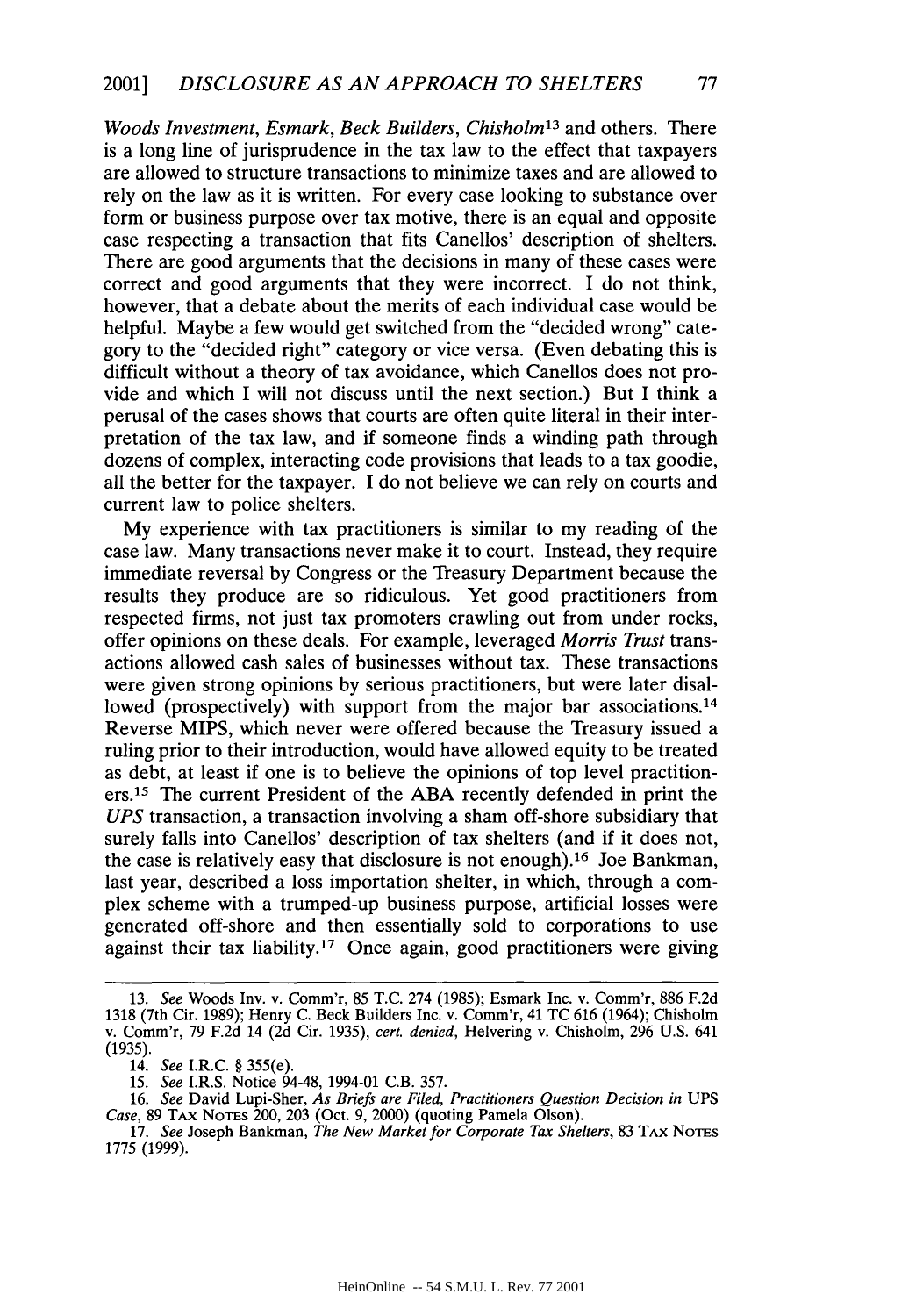opinions on these transactions. Plenty of practitioners also offered opinions on step-down preferred and liquidating REIT transactions. The list of transactions, like the list of cases, is almost endless. If Canellos intends to rely on the tax bar to help police the shelter mess, he is looking in the wrong place.

If Canellos thinks the tax bar can tell good deals from bad, why are they giving support to such junk? The reason the tax bar gives support to this junk goes back to the case law. Many of these transactions work under current law. This means that they do not rely on the audit lottery. Disclosure and penalties would not stop them. Indeed, some of these deals were public. To stop these shelters we need to change the substantive law, not just rely on disclosure and penalties.

The basic economics of corporate shelters also makes it hard to believe that any sizeable percentage rely on the audit lottery. Few companies want to reduce earnings even if doing so produces real tax savings. Therefore, most shelters produce tax losses but not book losses. These shelters will show up as Schedule M adjustments. While Schedule M's can be long and complex, shelters of reasonable size are likely to be spotted.

If Schedule M's are insufficient, the IRS can readily require better record keeping or revise the Schedule M to allow better scrutiny. This, of course, leaves private companies and individuals who do not file Schedule M's, but my impression is that the vast majority of shelter activity takes place in the public company context. The basic point, however, applies even in the private company context: we do not need legislation or new regulations to address the problem of discovery of shelters during audits; changing tax forms or record keeping requirements would suffice.

Disclosure, instead, is about letting the policy makers in Washington find out about shelters more quickly. Disclosure lets the policy makers evaluate shelters sooner and decide whether the law needs to be changed to prevent them. The stories of tax shelter descriptions arriving at the Treasury in plain brown envelopes reflect why this type of disclosure is needed. But the Treasury only needs to know about shelters to the extent that they plausibly work under current law. (The Treasury need not waste time on shelters that blatantly do not work.) The benefit of disclosure comes only if the government is willing to change, or at least clarify, the law. Therefore, we should compare disclosure and frequent changes to the law with a broad substantive disallowance rule. Here, Canellos and the bar associations are on weak ground. As Joe Bankman pointed out several years ago, the government regularly shutting down shelters actually feeds the shelter market because it creates a demand for the services of tax shelter providers. 18 In addition, frequent changes that shut down shelters impose costs on other taxpayers in the form of enormous

**<sup>18.</sup>** *See id.*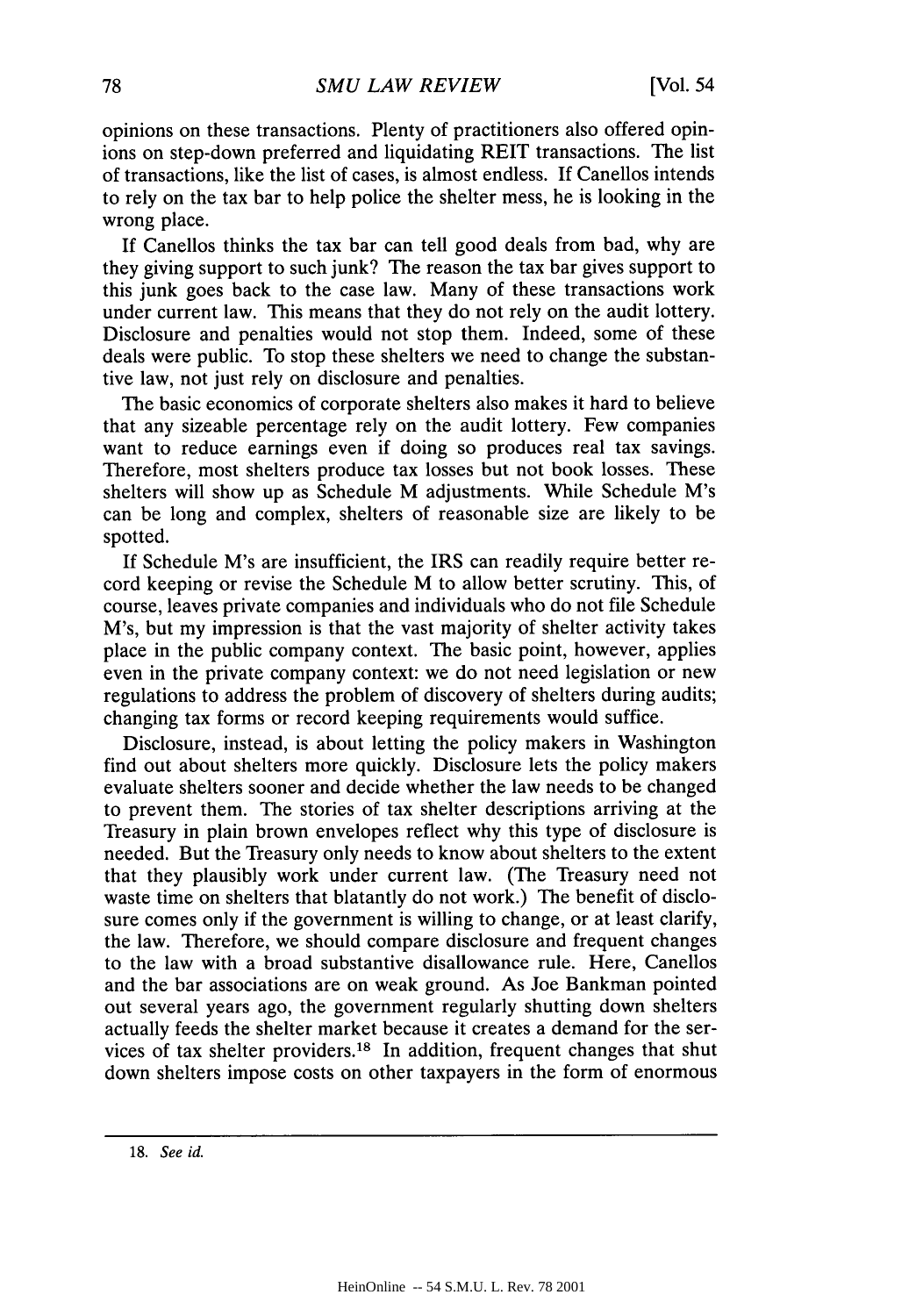complexity. The combination of disclosure and frequent changes is inferior to a broad substantive disallowance rule.

Perhaps our reading of the cases (and practitioner opinions) reflects more than a mere disagreement about the quality of the decisions. We may simply draw the line between aggressive tax planning and shelters in different places. For example, Canellos indicates that he thinks the transactions illustrated in *UPS, Winn-Dixie,* and *Compaq19* are in the hinterland between merely aggressive transactions and tax shelters while I think these transactions were clearly in the shelter camp. And Canellos takes a relatively benign view of financial products (call them an interstitial class between real transactions and shelters) while I view much financial planning as inappropriately and inefficiently tax driven. Maybe Canellos thinks that the transactions exemplified in *Cottage, Smith, Frank Lyon, NIPSCO, Chamberlin,* and other similar cases were all also perfectly fine, in which case he is right to conclude that, given this baseline, there is no need to change substantive law. Perhaps, then, we disagree about the appropriate strength of anti-shelter doctrines. I turn to this issue now.

#### II. THE CASE FOR A STRONG ANTI-SHELTER DOCTRINE

Let me begin the case for a strong anti-shelter doctrine by putting aside two issues. First, some have argued that the tax law is best implemented through a strict rule-bound system.20 Neither Canellos nor most bar associations take this position, and I agree with them. The tax law is best implemented through a combination of rules and standards that can override the rules in situations where strict application of the rules produces perverse results. As I have argued previously, this is the most cost-effective method of implementing the tax law. Overriding standards allow rules to cover most common situations without the complexity that would come from ensuring perfect application in all cases.21 The question is the appropriate strength of those standards, not whether standards of this type have a place in the tax law.

Second, we should not be distracted by attempts to codify a substantive disallowance doctrine. Canellos argues that the distinction between shelters and other transactions is multifaceted and not reducible to a single formula. I generally agree with him on this, although one can imagine giving more (or less) content to anti-shelter doctrines than does current law. Thus, we can agree that Treasury's recent attempt to codify antishelter doctrines may be doomed even if we disagree about their appropriate strength. But regardless of whether they are best implemented as a

**<sup>19.</sup>** United Parcel Serv., Inc. v. Comm'r, 78 T.C.M. 262 (1999); Winn-Dixie Stores, Inc. v. Comm'r, **113** T.C. 254 (1999); Compaq Computer Corp. v. Comm'r, **113** T.C. 363 (1999).

<sup>20.</sup> *See, e.g.,* Joseph Isenbergh, *Musings on Form and Substance in Taxation,* 49 U. CHic. L. REV. 859 (1982).

<sup>21.</sup> *See* David Weisbach, *Formalism in the Tax Law,* 66 U. CHI. L. REV. 860 (1999).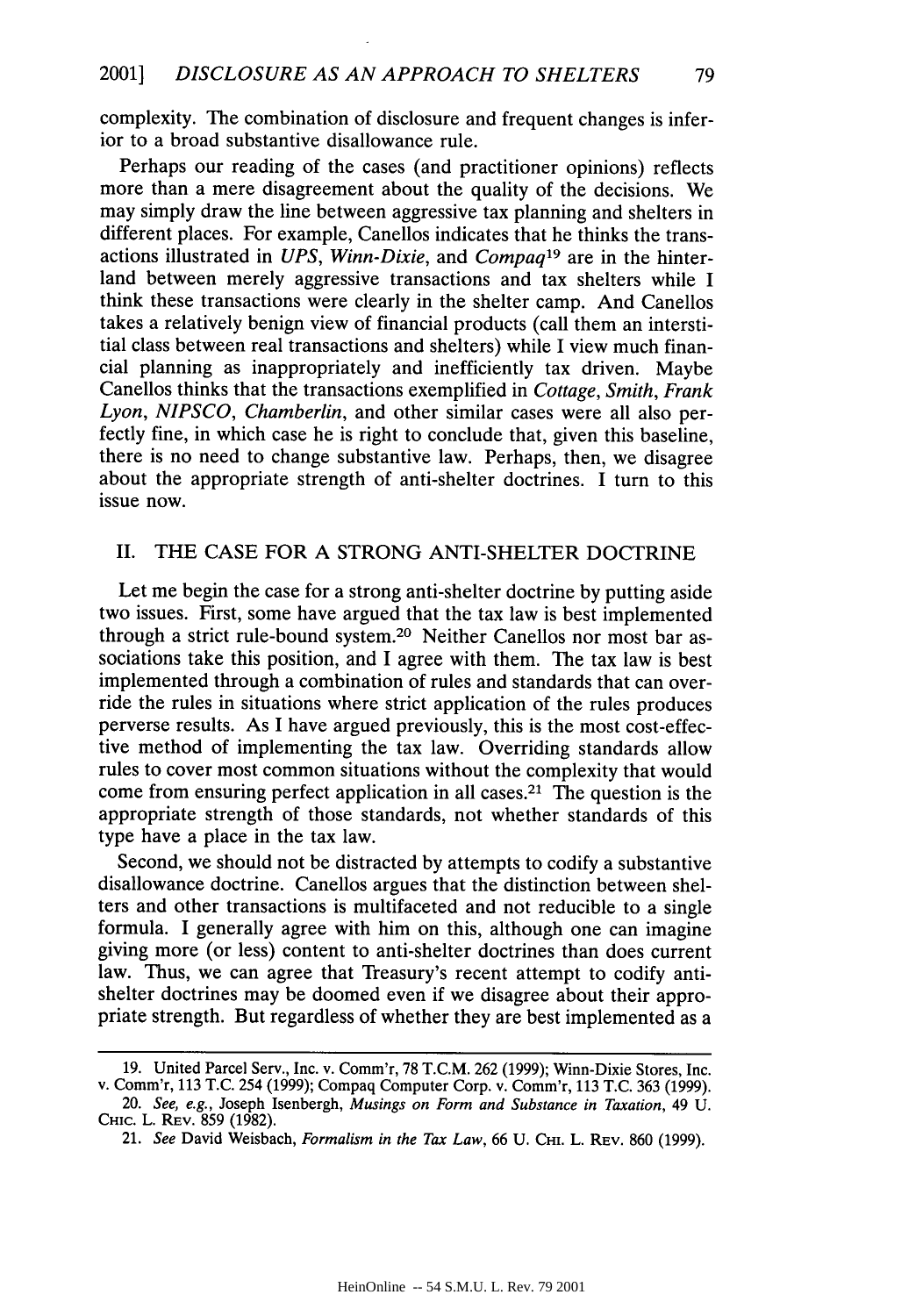rule or a standard, we can and should think about the strength of antishelter doctrines.

With these two issues put aside, we can turn to the question of the appropriate strength of anti-shelter doctrines. I think it is clear that current doctrines are too weak. The most straightforward evidence is the growth of a large, profitable tax shelter industry under current standards. The shelters promoted by this industry waste resources and distort transactions. Resources are transferred from individuals who do not shelter to those who do shelter, creating no net gain. In addition, the transfer takes resources, such as lawyer and banker time and the costs of distorted transactions, which go entirely to waste. The activity is non-productive. If it is possible, it should be eliminated, just like we might want to eliminate other entirely wasteful activity.

There is nothing in this logic to distinguish a special class of transactions labeled "shelters" from all other tax planning. Most tax planning is wasteful activity and we should not be shy about restricting it severely. Although not strictly an externality under textbook definitions, externalities can serve as a useful analogy. Individuals see a benefit to tax planning, but do not consider the costs imposed on others through their tax planning (higher taxes). Therefore, individuals have an incentive to engage in too much of it. The standard solution to an externality is to force individuals to consider the social as well as private effects of an activity, say through a tax. The external costs of a tax planning are equal to the taxes imposed on others, which is equal to the taxes saved through the tax planning. That is, if we were to internalize the cost of tax planning, we would force taxpayers to pay an amount equal to the taxes they save. Therefore, the optimal policy would be to eliminate tax planning altogether.<sup>22</sup>

We, of course, cannot do this because we generally cannot determine what the individual would have done absent planning. Completely eliminating tax planning would be costly.<sup>23</sup> If there is some cost to eliminating tax planning, we may not want to go that far. We must balance the marginal benefit of reducing tax planning through stronger anti-shelter doctrines with the marginal cost of these doctrines. But the starting point of analysis should be the goal of eliminating virtually all tax planning and the limitation should be based only on the potential costs of doing so. We should not be shy about very strong anti-tax planning doctrines.

<sup>22.</sup> There may be some activities of tax lawyers that are welfare enhancing. Interpreting the law to ensure compliance and instructing clients on the sometimes bizarre requirements the law imposed to get a contemplated benefit are likely to be beneficial. But very little of what tax planners do falls into this category.

<sup>23.</sup> If we cannot perfectly identify tax planning, attempts to stop it will impose deadweight loss. The reason is that taxpayers will alter their behavior to avoid the anti-shelter doctrines. For a discussion of this point and other subtleties created by imposing antishelter doctrines, see David Weisbach, *An Economic Analysis of Anti-Tax Avoidance Doctrines, Univ. of Chic. Law and Econ. Working Paper* 99 (2d Series) (2000).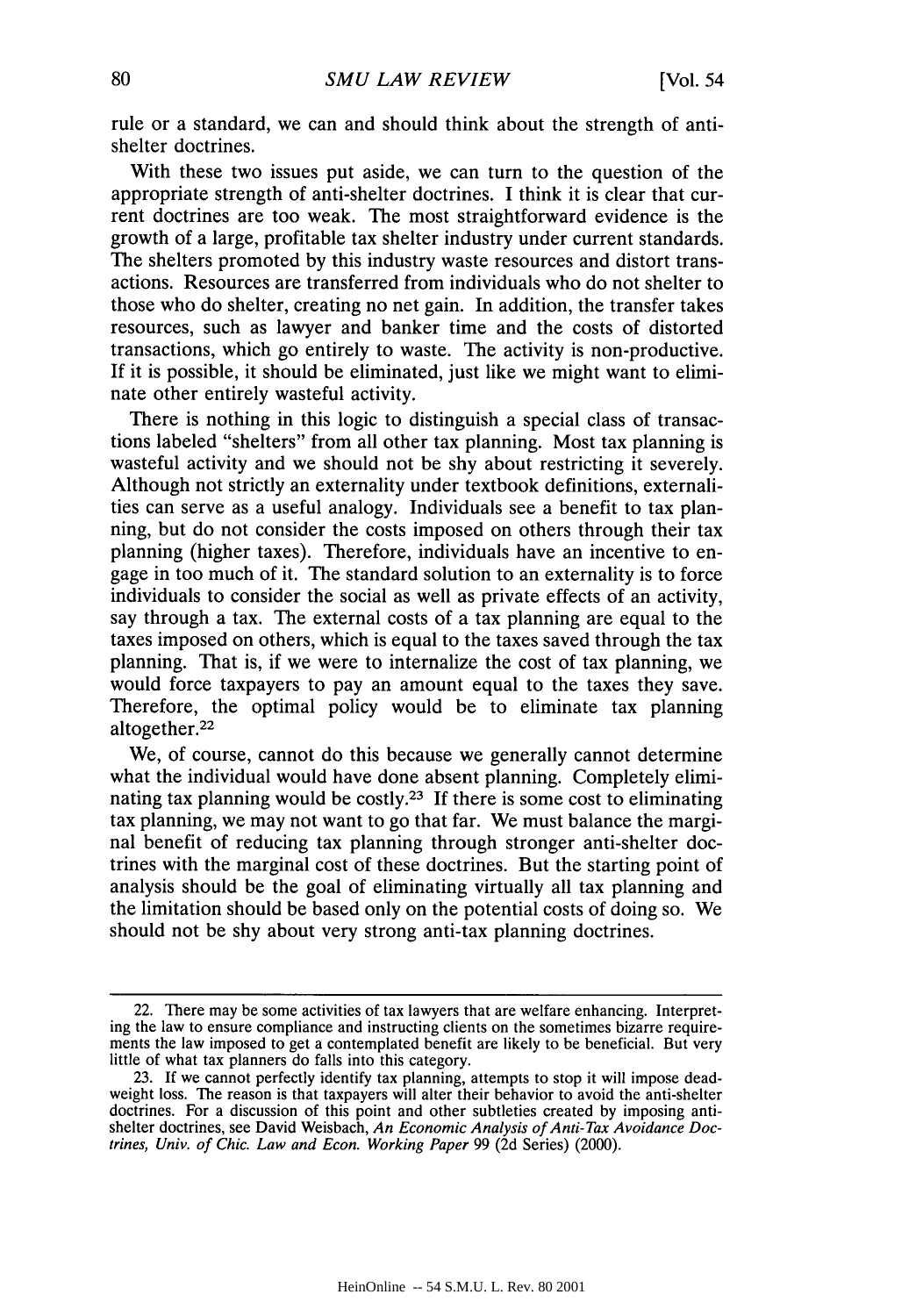If current law were adequate for so many years, why should we consider changing the law now? The reason is that clearly something has changed with the rise of the current shelter boom. Although we do not know for sure, the increasing sophistication of tax lawyers and promoters, the rise of derivatives, and the globalization of markets all seem to have created vast new opportunities for sheltering income. Shelters are cheaper and safer than ever before. The tax law needs to be adjusted to take into account this new reality.

If we can talk in terms of presumptions, if only to organize our thoughts, I think this establishes a prima facie case for stronger anti-shelter doctrines. The objections to stronger anti-shelter doctrines cannot overturn this presumption. One objection is that a strong anti-shelter doctrines would interfere with the right to tax plan. But this right can be reduced, limited, or completely taken away by Congress whenever it feels like it. Congress can overrule each and every case establishing such a right with the stroke of a pen. And as a policy matter, the scope of the right to tax plan has to be part of the question rather than an assumed answer. Along the same lines, stronger anti-shelter doctrines would not, by definition, impede on legitimate tax planning because the scope of legitimate tax planning is the question on the table.

A more serious objection to anti-shelter doctrines is that they would create great uncertainty. But the argument is usually just left at that, as if it were self-evident that uncertainty is a bad thing that should be avoided at all costs. But this is not the case. First, note that even if uncertainty is bad, there is a trade-off between the good of a substantive disallowance rule and the bad of uncertainty, and it is not clear that the race should necessarily go to uncertainty. In addition, businesses deal with uncertainty all the time, and it is not clear why tax uncertainty is any worse than uncertainty about, say, the weather or about the standard of due care under a negligence rule. Finally, uncertainty about the tax law may not even be bad. There is a lot of literature about the effects of uncertainty in the tax law and in other areas of law. The general thrust is that uncertainty generally does not have uniformly bad or good effects and that we should have no presumption that reducing uncertainty (even for free) is a good thing.24 None of this literature has been incorporated into the tax shelter debate. While uncertainty may play a role in the debate over anti-shelter doctrines, the assumption that it is a strong argument against these doctrines is false. We cannot say that uncertainty is necessarily bad and cannot say that we should not impose significant uncertainty if it is needed to implement strong anti-shelter doctrines.

Yet another objection is that the government sometimes uses the tax law to create incentives and a strong substantive disallowance rule would

<sup>24.</sup> *See, e.g.,* Richard Craswell & John Calfee, *Deterrence and Uncertain Legal Stan*dards, 2 J.L. ECON. & ORG. 279 (1986); Joseph Stiglitz, Self-Selection and Pareto Efficient *Taxation,* 17 J. PuB. **ECON. 213** (1982); Suzanne Scotchmer **&** Joel Slemrod, *Randomness in Tax Enforcement,* 38 J. **PUB. ECON. 17** (1989).